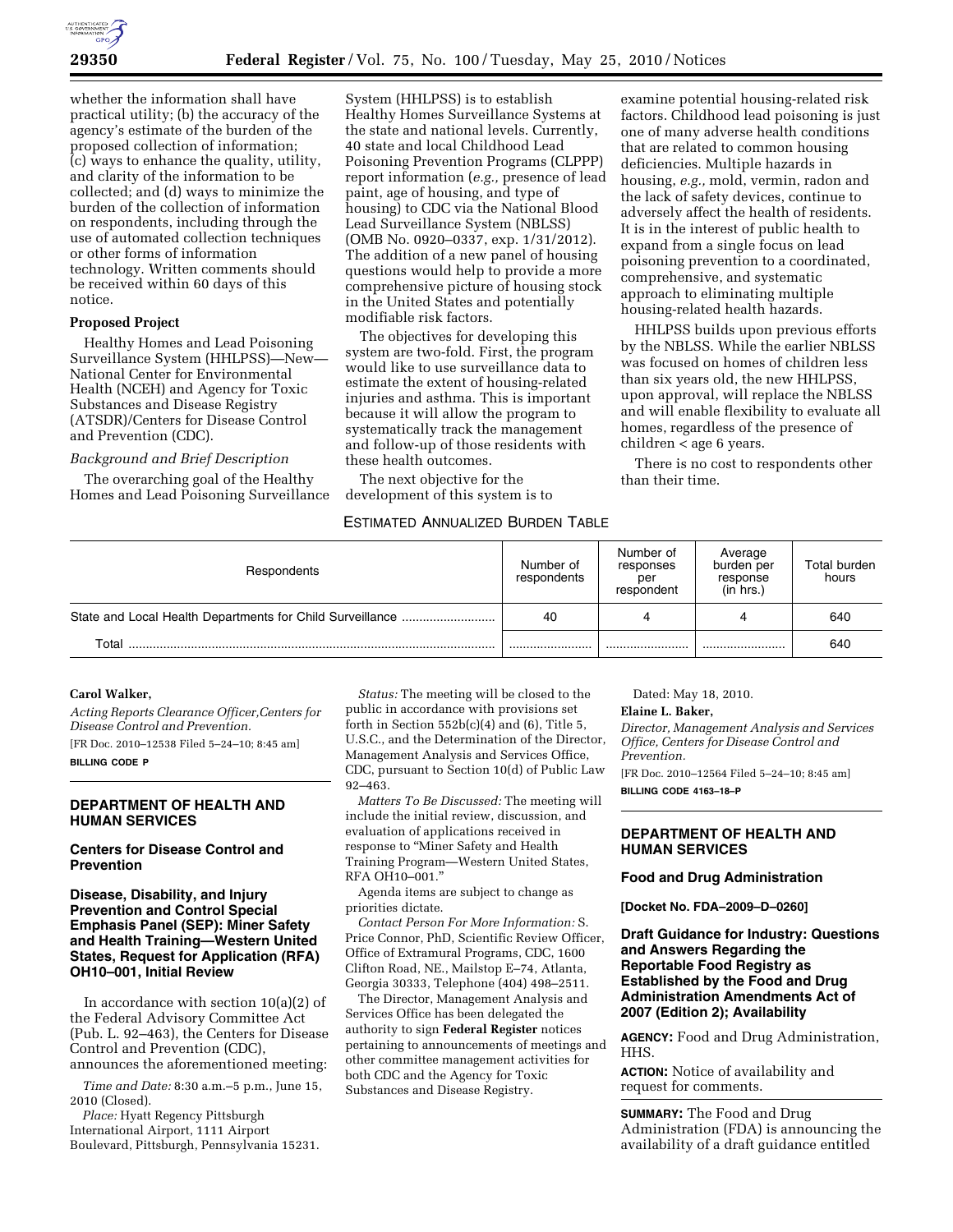''Questions and Answers Regarding the Reportable Food Registry as Established by the Food and Drug Administration Amendments Act of 2007 (Edition 2).'' The draft guidance provides information to the industry in complying with the Reportable Food Registry requirements prescribed by the Food and Drug Administration Amendments Act of 2007 (FDAAA). Further, the draft guidance addresses inquiries that the agency has received through its Reportable Food Registry help desk and/ or by other means since the implementation of the Reportable Food Registry on September 8, 2009, and provides information on the new Safety Reporting Portal. The agency is also seeking comments from industry on the Reportable Food Registry requirements, and specifically on the issue of "transfer" as discussed in the current Edition 1, and draft Edition 2 guidance. **DATES:** Although you can comment on any guidance at any time (see 21 CFR  $10.115(g)(5)$ , to ensure that the agency considers your comments on the draft guidance before it begins work on the final version of the guidance, submit electronic or written comments on the draft guidance by July 26, 2010.

**ADDRESSES:** Submit electronic comments on the draft guidance to *http://www.regulations.gov*. Submit written comments on the draft guidance to the Division of Dockets Management (HFA–305), Food and Drug Administration, 5630 Fishers Lane, rm. 1061, Rockville, MD 20852. Submit written requests for single copies of the draft guidance to the Office of Food Defense, Communication and Emergency Response (HFS–005), Center for Food Safety and Applied Nutrition, Food and Drug Administration, 5100 Paint Branch Pkwy., College Park, MD 20740. Send two self-addressed adhesive labels to assist that office in processing your request. See the **SUPPLEMENTARY INFORMATION** section for electronic access to the draft guidance. **FOR FURTHER INFORMATION CONTACT:** Faye Feldstein, Center for Food Safety and Applied Nutrition (HFS–005), Food and Drug Administration, 5100 Paint Branch Pkwy., College Park, MD 20740, 301– 436–2428.

## **SUPPLEMENTARY INFORMATION:**

#### **I. Background**

On September 27, 2007, the President signed into law the Food and Drug Administration Amendments Act of 2007 (FDAAA). This law amends the Federal Food, Drug, and Cosmetic Act (the act) by creating a new section 417 (21 U.S.C. 350f), Reportable Food Registry. Section 417 of the act requires

the Secretary of Health and Human Services (the Secretary) to establish within FDA a Reportable Food Registry. The congressionally-identified purpose of the Reportable Food Registry is to provide a ''reliable mechanism to track patterns of adulteration in food [which] would support efforts by the Food and Drug Administration to target limited inspection resources to protect the public health'' (Pubic Law 110–085, section 1005(a)(4)). The Secretary has delegated to the Commissioner of Food and Drugs the responsibility for administering the act, including section 417. To further the development of the Reportable Food Registry, section 417 of the act requires FDA to establish an electronic portal by which instances of reportable food must be submitted to FDA by responsible parties and may be submitted by public health officials. After receipt of reports through the electronic portal, FDA is required to review and assess the information submitted for purposes of identifying reportable food, submitting entries to the Reportable Food Registry, issuing an alert or notification as FDA deems necessary, and exercising other existing food safety authorities under the act to protect the public health. The requirements under the Reportable Food Registry became effective on September 8, 2009.

In the **Federal Register** of June 11, 2009, FDA announced the availability of a draft guidance entitled ''Questions and Answers Regarding the Reportable Food Registry as Established by the Food and Drug Administration Amendments Act of 2007'' and gave interested parties an opportunity to submit comments by July 27, 2009 (74 FR 27803). The agency reviewed and evaluated these comments and issued a final guidance on September 9, 2009 (74 FR 46434). This draft guidance is the second edition of that guidance entitled ''Questions and Answers Regarding the Reportable Food Registry as Established by the Food and Drug Administration Amendments Act of 2007 (Edition 2)'' and responds to inquiries that the agency has received through its Reportable Food Registry help desk and/or by other means since the implementation of the Reportable Food Registry on September 8, 2009, and informs industry about the new Safety Reporting Portal. The Safety Reporting Portal is a joint FDA-National Institutes of Health (NIH) system that facilitates the process of reporting several categories of safety information to the FDA and the NIH. As of May 24, 2010, the Reportable Food electronic portal will be a part of the Safety Reporting Portal.

This draft guidance is being issued consistent with FDA's good guidance practices regulation (21 CFR 10.115). The draft guidance, when finalized, will represent the agency's current thinking on the topics discussed. It does not create or confer any rights for or on any person and does not operate to bind FDA or the public. An alternate approach may be used if such approach satisfies the requirements of the applicable statutes and regulations.

#### **II. Paperwork Reduction Act of 1995**

This guidance contains information collection provisions that are subject to review by the Office of Management and Budget (OMB) under the Paperwork Reduction Act of 1995 (44 U.S.C. 3501– 3520). The collections of information in this guidance were approved under OMB control numbers 0910–0643 and 0910–0645. This guidance also refers to previously approved collections of information found in FDA regulations. The collection of information in 21 CFR 7.46 has been approved under OMB control number 0910–0249.

#### **III. Request for Comments**

In addition, although the industry is encouraged to submit comments regarding any of the requirements under the Reportable Food Registry, the agency is seeking comments specifically with regard to the meaning of the word "transfer" as it appears in section 417(d)(2)(B) of the act. The meaning of the word "transfer" in this context was discussed in Edition 1 of the guidance at Question and Answer numbers 27 and 28, and in the draft Edition 2 guidance at Question and Answer numbers E.4 and E.5.

Section 417(d)(2) of the act provides an exemption from the requirement that a responsible party submit a reportable food report. In order for the exemption to apply, the adulteration must have originated with the responsible party, the responsible party must have detected the adulteration ''prior to any transfer to another person'' of the article of food, and the responsible party must have corrected the adulteration or destroyed the food. However, Congress did not provide a definition for the term "transfer" as it is used in section  $417(d)(2)(B)$  of the act. In Edition 1 of the guidance at Question and Answer numbers 27 and 28, and in the draft Edition 2 guidance at Question and Answer numbers E.4 and E.5, FDA said that a transfer to another person occurs when the responsible person releases the food to another person. In this document, FDA is asking for comment on whether this interpretation of the term "transfer" is appropriate, and if not,